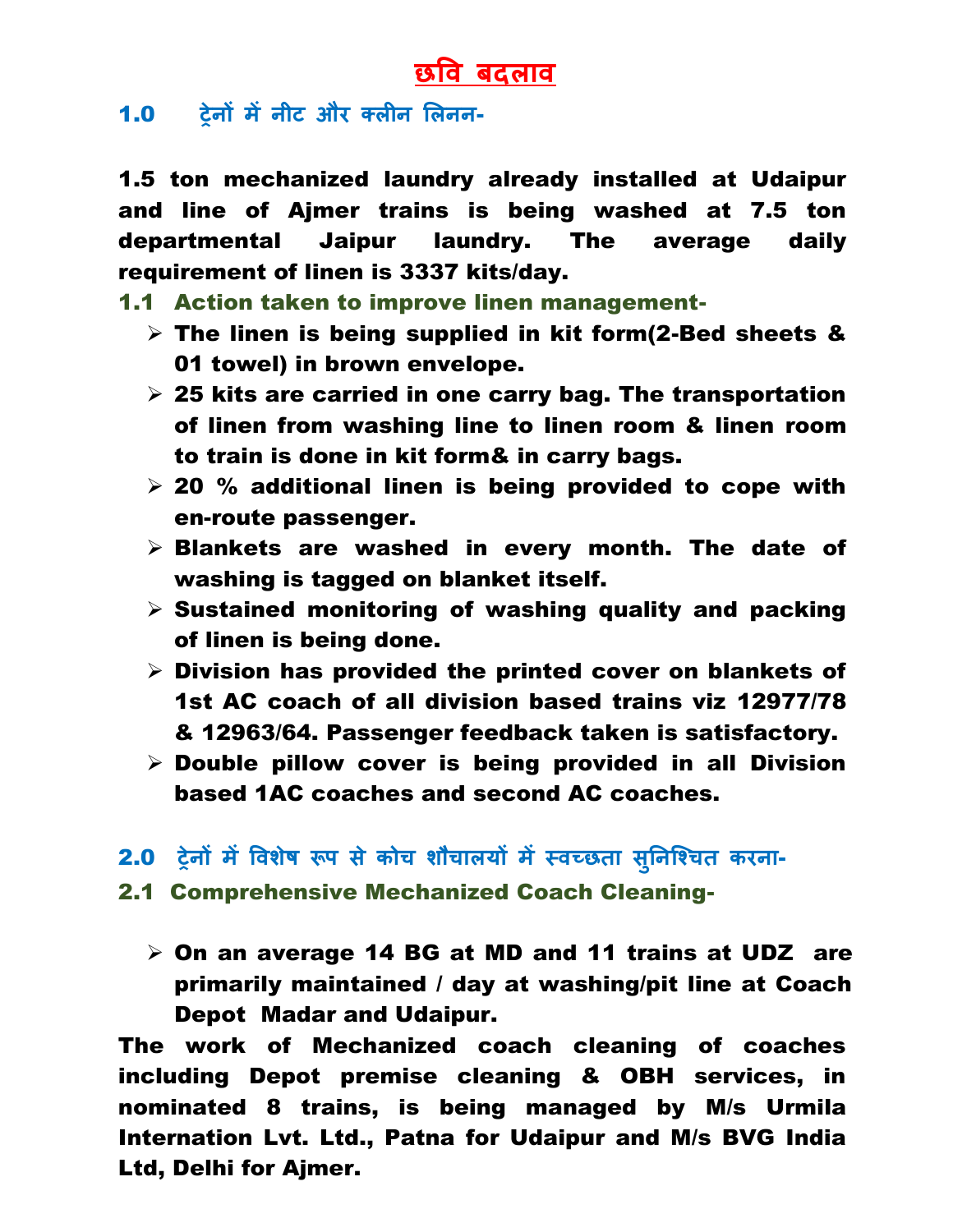- $\triangleright$  The work order for the same was issued the currency of the work is 03 years.
- $\triangleright$  The scope of mechanized cleaning of coaches includes-
	- Locking & unlocking of coaches.
	- Dry sweeping & disposal of garbage from coaches.
	- Cleaning of seats /Berths/side tables/magazine pockets/racks etc.
	- Filling of water.

The work has been started by the firm w.e.f. 09.07.15 and 25.06.15 of AII and UDZ respectively

2.2 Introduction of OBHS (On Board House Keeping Services) in trains-

Ajmer-

| S.No | <b>Train No.</b> | <b>From to</b>      |
|------|------------------|---------------------|
| 1.   | 12989/90         | <b>AII-DDR</b>      |
| 2.   | 22995/96         | <b>AII-BDTS</b>     |
| 3.   | 12987/88         | <b>AII-SDAH-AII</b> |
| 4.   | 12977/78         | <b>AII-ERS</b>      |
| 5.   | 12983/84         | <b>AII-CDG-AII</b>  |
| 6.   | 12065/66         | AII-NZM-AII         |
| 7.   | 19607/08         | <b>MD-KOAA-MD</b>   |
| 8.   | 22987/88         | <b>AII-AF-AII</b>   |
| 9.   | 19611/12         | <b>AII-ASR-AII</b>  |
| 10.  | 19613/14         | <b>AII-ASR-AII</b>  |
| 11.  | 19603/04         | <b>AII-RRM-AII</b>  |

## Udaipur-

| S. No        | <b>Train No.</b> | <b>No. of Coaches</b> |
|--------------|------------------|-----------------------|
| 1            | 12963/64         | <b>UDZ-NZM</b>        |
| $\mathbf{2}$ | 19665/66         | <b>UDZ-KURJ</b>       |
| 3            | 12991/92         | <b>UDZ-JP</b>         |
| 4            | 12995/96         | <b>UDZ-BDTS</b>       |
| 5            | 19660/59 (LHB)   | <b>UDZ-SHM</b>        |
| 6            | 19601/02         | <b>UDZ-NJP</b>        |
|              | 19609/10         | <b>UDZ-HW</b>         |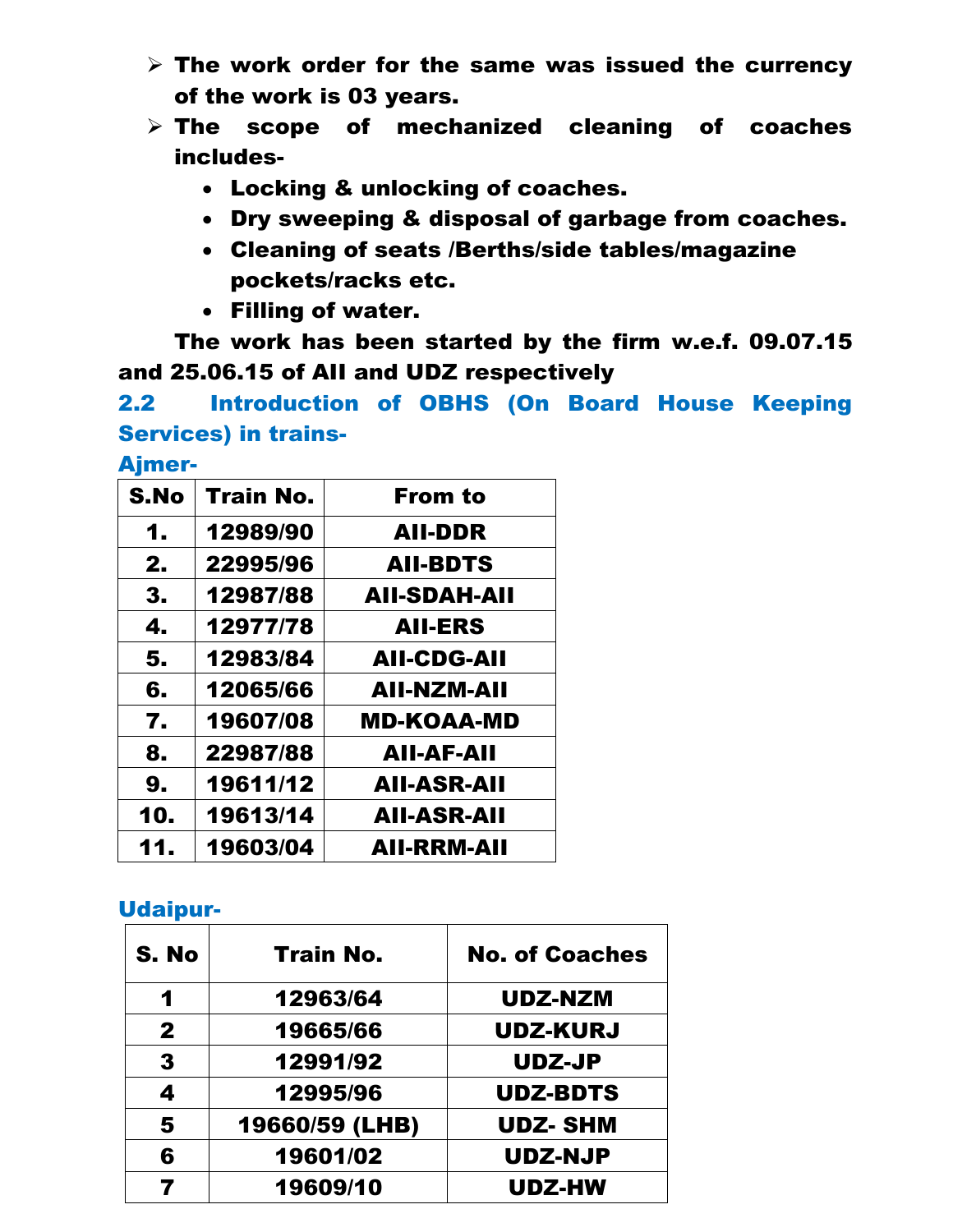| 8  | 19667/68 (LHB) | UDZ-MYS        |
|----|----------------|----------------|
| 9  | 22985/86 (LHB) | <b>UDZ-DEE</b> |
| 10 | 19669/70 (LHB) | UDZ-PPTA       |
| 11 | 19710/09       | UDZ-KYQ        |

The activities include doorway and gallery cleaning, toilet cleaning & its sanitization, garbage collection and its disposal, attending passenger complaints inclusive of pest & rodents.

Prior to commencement of journey a trip card having information pertaining to on board cleaning staff, Qty. of consumables & cleaning implements duly signed by SSE(C&W) is issued.

A dedicated team comprising of 01-SSE & 02- technician ensures effective implementation of OBH services in division based trains.

For assessment of the quality of work, passenger feedback is taken by contractors representatives .PSI represents the % success in improving the cleanliness in coaches & payment made to firm is directly related with %PSI.

## 3.0 Effective control of cockroaches & rodents

Pest and Rodent control treatment of coaches is being carried out through outsourced agency M/s Truly Pest Control System , Jaipur at Ajmer and Udaipur coaching depot.

- $\triangleright$  The frequency of pest control for AC coaches is fortnightly and for Non AC reserved coaches is monthly.
- $\triangleright$  The work of Pest control is being carried out using chemicals approved by Central Insecticides Board and